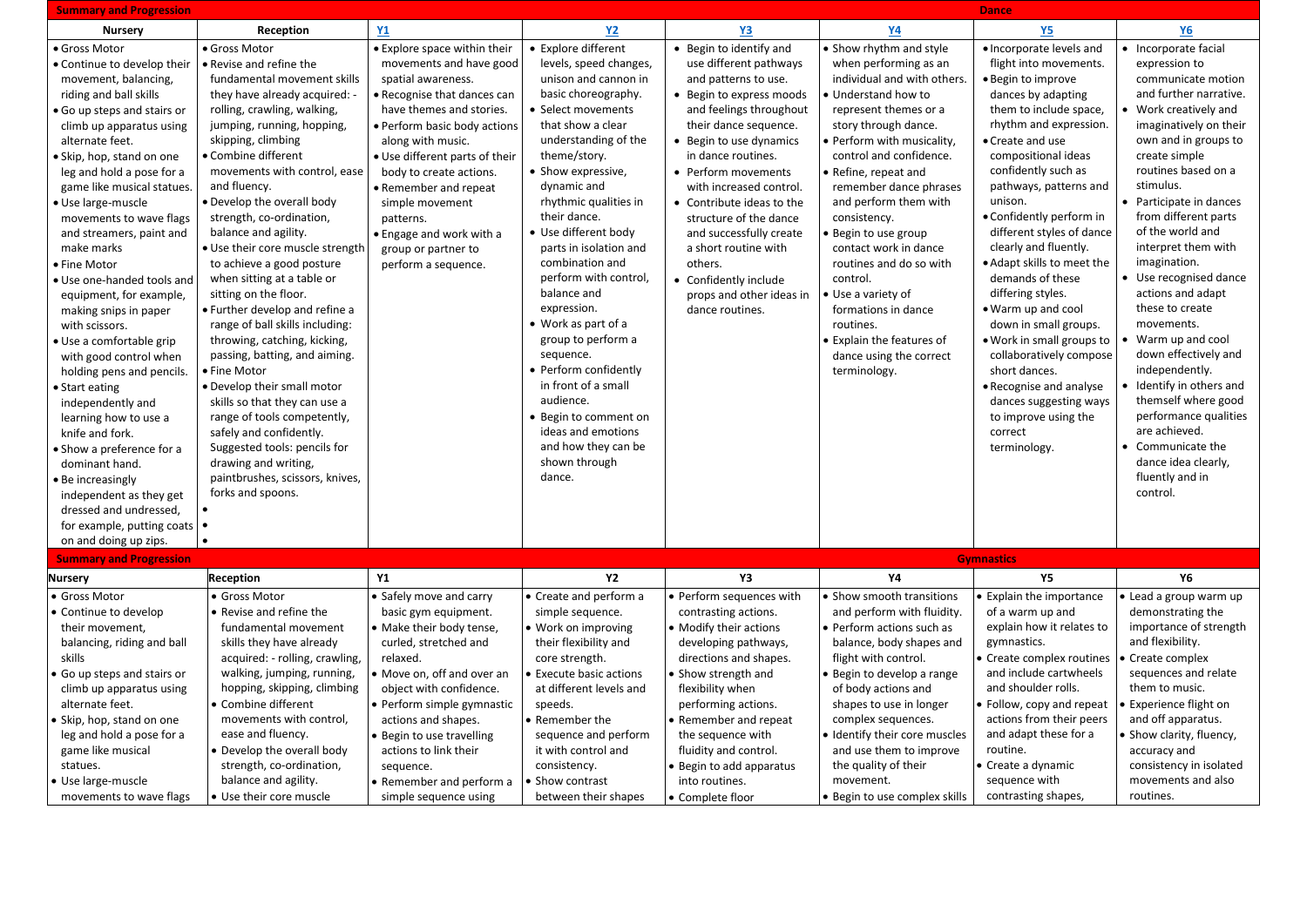| strength to achieve a good<br>and streamers, paint and<br>make marks<br>posture when sitting at a<br>• Fine Motor<br>table or sitting on the floor.<br>• Further develop and refine<br>• Use one-handed tools<br>a range of ball skills<br>and equipment, for<br>including: throwing,<br>example, making snips in<br>catching, kicking, passing,<br>paper with scissors.<br>batting, and aiming.<br>· Use a comfortable grip<br>• Fine Motor<br>with good control when<br>• Develop their small motor<br>holding pens and pencils.<br>skills so that they can use a<br>• Start eating<br>range of tools competently,<br>independently and<br>safely and confidently.<br>learning how to use a<br>Suggested tools: pencils for<br>knife and fork.<br>drawing and writing,<br>• Show a preference for a<br>paintbrushes, scissors,<br>dominant hand.<br>knives, forks and spoons.<br>• Be increasingly<br>independent as they get<br>dressed and undressed,<br>for example, putting<br>coats on and doing up<br>zips. | rolling, travelling, climbing<br>and jumping.<br>Communicate with a<br>partner to create a short<br>sequence.<br>Begin to use canon and<br>unison in their sequence. | and actions.<br>· Begin to use rhythm in<br>their sequence.<br>• Comment on aspects<br>of their own and<br>others performances<br>and begin to use<br>correct terminology. | sequences with a great<br>level of body tension.<br>• Identify and explain<br>similarities and<br>differences in<br>sequences.<br>• Comment on others<br>performances<br>explaining what they<br>did well using correct<br>terminology. | in routines and execute<br>them with precision.<br>• Evaluate their work and<br>implement changes.<br>Adapt their routine to<br>work with partners and<br>small groups.<br>Compare performances<br>and analyse the<br>differences using the<br>correct terminology. | actions and balances,<br>demonstrating smooth<br>transitions.<br>Begin to attempt more<br>complicated skills in<br>isolation such as a<br>round-off.<br>Create imaginative<br>counter balances and<br>counter tensions in small<br>groups and with a<br>partner.<br>Select a component for<br>improvement and use<br>guidance from others to<br>do so. | · Identify their strengths<br>and weaknesses and<br>compose a sequence<br>which plays to these<br>strengths.<br>· Work independently<br>and in small groups<br>and perform<br>confidently to an<br>audience. |
|---------------------------------------------------------------------------------------------------------------------------------------------------------------------------------------------------------------------------------------------------------------------------------------------------------------------------------------------------------------------------------------------------------------------------------------------------------------------------------------------------------------------------------------------------------------------------------------------------------------------------------------------------------------------------------------------------------------------------------------------------------------------------------------------------------------------------------------------------------------------------------------------------------------------------------------------------------------------------------------------------------------------|----------------------------------------------------------------------------------------------------------------------------------------------------------------------|----------------------------------------------------------------------------------------------------------------------------------------------------------------------------|-----------------------------------------------------------------------------------------------------------------------------------------------------------------------------------------------------------------------------------------|---------------------------------------------------------------------------------------------------------------------------------------------------------------------------------------------------------------------------------------------------------------------|--------------------------------------------------------------------------------------------------------------------------------------------------------------------------------------------------------------------------------------------------------------------------------------------------------------------------------------------------------|--------------------------------------------------------------------------------------------------------------------------------------------------------------------------------------------------------------|
|                                                                                                                                                                                                                                                                                                                                                                                                                                                                                                                                                                                                                                                                                                                                                                                                                                                                                                                                                                                                                     |                                                                                                                                                                      |                                                                                                                                                                            |                                                                                                                                                                                                                                         |                                                                                                                                                                                                                                                                     |                                                                                                                                                                                                                                                                                                                                                        |                                                                                                                                                                                                              |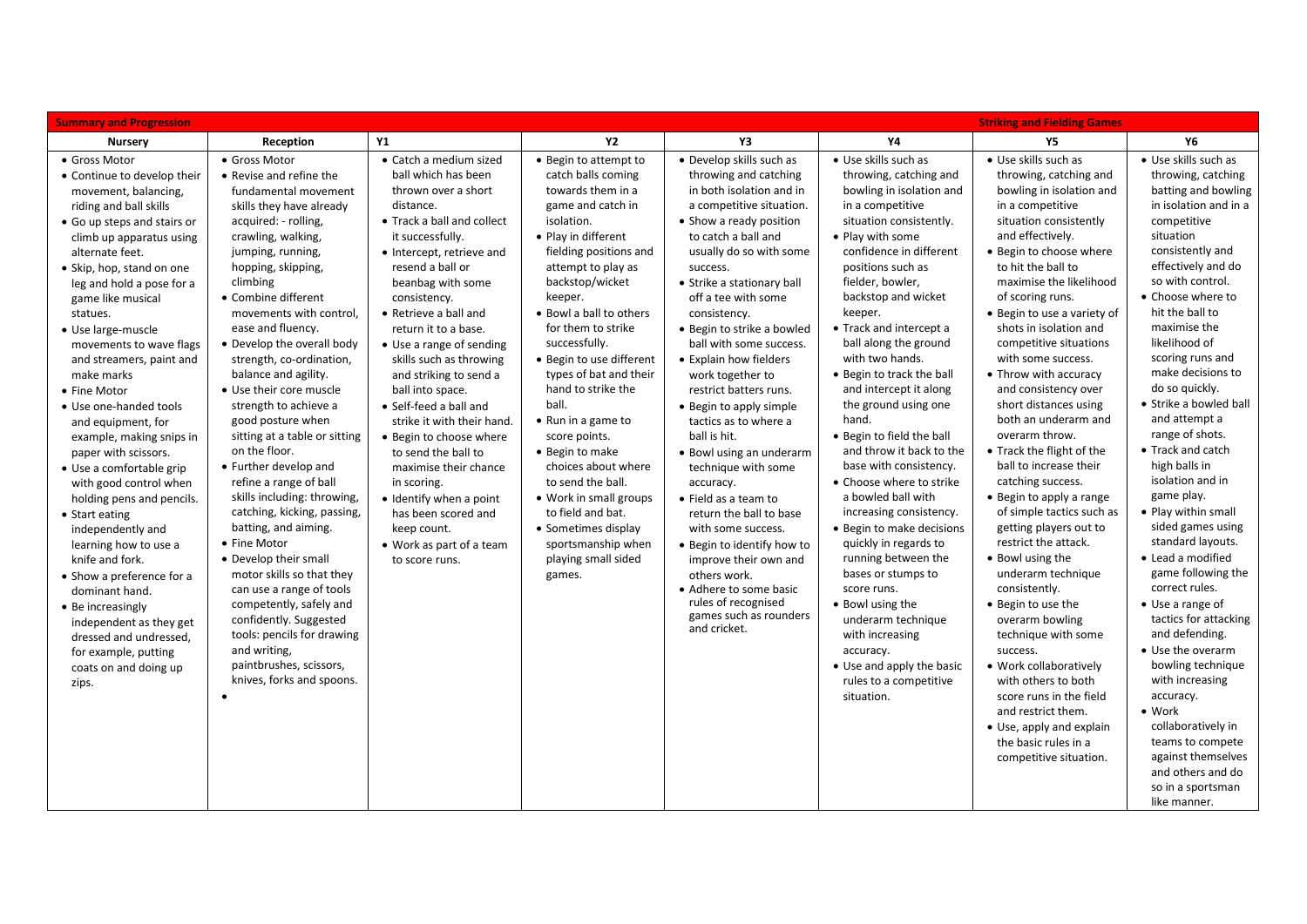|  |  |  | • Know and<br>understand the<br>complex rounders<br>rules. |
|--|--|--|------------------------------------------------------------|
|  |  |  |                                                            |
|  |  |  |                                                            |
|  |  |  |                                                            |
|  |  |  |                                                            |
|  |  |  |                                                            |
|  |  |  |                                                            |
|  |  |  |                                                            |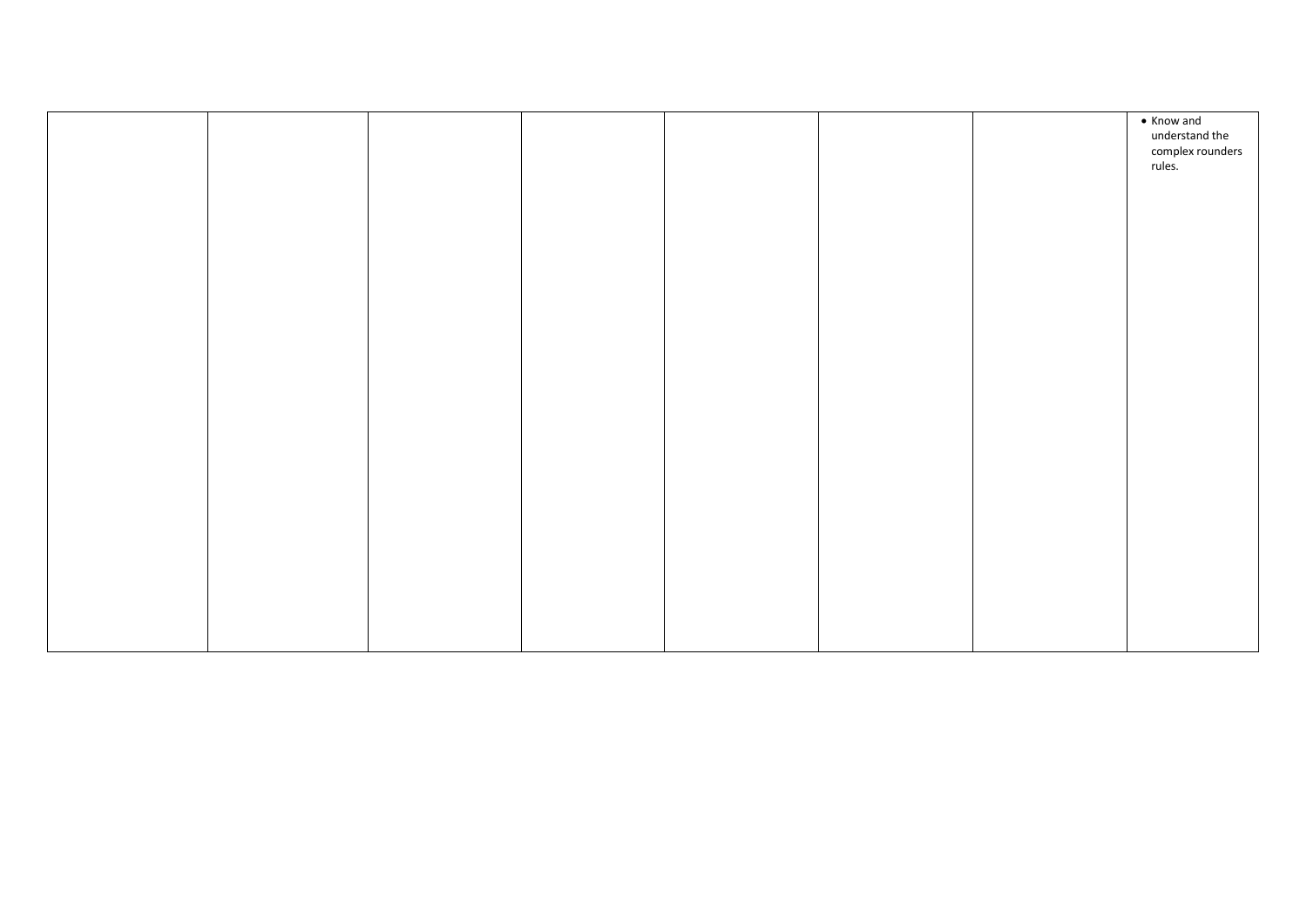| <b>Summary and Progression</b>                                                                                                                                                                                                                                                                                                                                                                                                                                                                                                                                                                                                                                                                                                                                                                                                                        |                                                                                                                                                                                                                                                                                                                                                                                                                                                                                                                                                                                                                                                                                                                                                                                                                                                                                             |                                                                                                                                                                                                                                                                                                                                                                                                                                                                            |                                                                                                                                                                                                                                                                                                                                                                                                                                                                                                                                                                                                                                                       | <b>Net/ Wall Games</b>                                                                                                                                                                                                                                                                                                                                                                                                                                                                                                                                                      |                                                                                                                                                                                                                                                                                                                                                                                                                                                                                                                                                                                                                                                                                                           |                                                                                                                                                                                                                                                                                                                                                                                                                                                                                                                                                           |                                                                                                                                                                                                                                                                                                                                                                                                                                                                |
|-------------------------------------------------------------------------------------------------------------------------------------------------------------------------------------------------------------------------------------------------------------------------------------------------------------------------------------------------------------------------------------------------------------------------------------------------------------------------------------------------------------------------------------------------------------------------------------------------------------------------------------------------------------------------------------------------------------------------------------------------------------------------------------------------------------------------------------------------------|---------------------------------------------------------------------------------------------------------------------------------------------------------------------------------------------------------------------------------------------------------------------------------------------------------------------------------------------------------------------------------------------------------------------------------------------------------------------------------------------------------------------------------------------------------------------------------------------------------------------------------------------------------------------------------------------------------------------------------------------------------------------------------------------------------------------------------------------------------------------------------------------|----------------------------------------------------------------------------------------------------------------------------------------------------------------------------------------------------------------------------------------------------------------------------------------------------------------------------------------------------------------------------------------------------------------------------------------------------------------------------|-------------------------------------------------------------------------------------------------------------------------------------------------------------------------------------------------------------------------------------------------------------------------------------------------------------------------------------------------------------------------------------------------------------------------------------------------------------------------------------------------------------------------------------------------------------------------------------------------------------------------------------------------------|-----------------------------------------------------------------------------------------------------------------------------------------------------------------------------------------------------------------------------------------------------------------------------------------------------------------------------------------------------------------------------------------------------------------------------------------------------------------------------------------------------------------------------------------------------------------------------|-----------------------------------------------------------------------------------------------------------------------------------------------------------------------------------------------------------------------------------------------------------------------------------------------------------------------------------------------------------------------------------------------------------------------------------------------------------------------------------------------------------------------------------------------------------------------------------------------------------------------------------------------------------------------------------------------------------|-----------------------------------------------------------------------------------------------------------------------------------------------------------------------------------------------------------------------------------------------------------------------------------------------------------------------------------------------------------------------------------------------------------------------------------------------------------------------------------------------------------------------------------------------------------|----------------------------------------------------------------------------------------------------------------------------------------------------------------------------------------------------------------------------------------------------------------------------------------------------------------------------------------------------------------------------------------------------------------------------------------------------------------|
| <b>Nursery</b>                                                                                                                                                                                                                                                                                                                                                                                                                                                                                                                                                                                                                                                                                                                                                                                                                                        | Reception                                                                                                                                                                                                                                                                                                                                                                                                                                                                                                                                                                                                                                                                                                                                                                                                                                                                                   | Υ1                                                                                                                                                                                                                                                                                                                                                                                                                                                                         | <b>Y2</b>                                                                                                                                                                                                                                                                                                                                                                                                                                                                                                                                                                                                                                             | Y3                                                                                                                                                                                                                                                                                                                                                                                                                                                                                                                                                                          | Υ4                                                                                                                                                                                                                                                                                                                                                                                                                                                                                                                                                                                                                                                                                                        | <b>Y5</b>                                                                                                                                                                                                                                                                                                                                                                                                                                                                                                                                                 | Υ6                                                                                                                                                                                                                                                                                                                                                                                                                                                             |
| • Gross Motor<br>• Continue to develop<br>their movement,<br>balancing, riding and<br>ball skills<br>• Go up steps and stairs<br>or climb up apparatus<br>using alternate feet.<br>• Skip, hop, stand on<br>one leg and hold a<br>pose for a game like<br>musical statues.<br>• Use large-muscle<br>movements to wave<br>flags and streamers,<br>paint and make marks<br>• Fine Motor<br>• Use one-handed tools<br>and equipment, for<br>example, making snips<br>in paper with scissors.<br>· Use a comfortable grip<br>with good control<br>when holding pens<br>and pencils.<br>• Start eating<br>independently and<br>learning how to use a<br>knife and fork.<br>• Show a preference for<br>a dominant hand.<br>• Be increasingly<br>independent as they<br>get dressed and<br>undressed, for<br>example, putting coats<br>on and doing up zips. | • Gross Motor<br>• Revise and refine the<br>fundamental movement<br>skills they have already<br>acquired: - rolling,<br>crawling, walking,<br>jumping, running,<br>hopping, skipping,<br>climbing<br>• Combine different<br>movements with control,<br>ease and fluency.<br>• Develop the overall body<br>strength, co-ordination,<br>balance and agility.<br>· Use their core muscle<br>strength to achieve a<br>good posture when<br>sitting at a table or sitting<br>on the floor.<br>• Further develop and<br>refine a range of ball<br>skills including: throwing,<br>catching, kicking, passing,<br>batting, and aiming.<br>• Fine Motor<br>• Develop their small<br>motor skills so that they<br>can use a range of tools<br>competently, safely and<br>confidently. Suggested<br>tools: pencils for drawing<br>and writing,<br>paintbrushes, scissors,<br>knives, forks and spoons. | • Chase, stop and control<br>balls and other objects<br>such as beanbags and<br>hoops.<br>• Track balls and other<br>equipment sent to<br>them.<br>· Begin to feel confident<br>when sending a ball<br>either using their hand<br>or bat.<br>• Begin to identify space<br>to send a ball into.<br>• Score points against<br>opposition over a line or<br>net.<br>• Work with a partner to<br>send and return an<br>object.<br>• Play cooperatively in a<br>game situation. | • Return a ball coming<br>towards me using<br>their hand and<br>sometimes their<br>racquet.<br>• Hit a ball consistently<br>with their hand.<br>• Begin to hit a ball<br>with their racquet.<br>· Identified their<br>dominant hand and<br>use it when handling<br>objects.<br>• Demonstrate how to<br>send the ball in<br>isolation with some<br>success.<br>• Begin to send the ball<br>in competitive games<br>with some<br>consistency.<br>• Show agility to track<br>the ball and return it<br>with some<br>consistency.<br>• Begin to understand<br>what a basic serve<br>looks like.<br>• Play cooperatively in<br>a competitive<br>situation. | • Play a continuous game<br>using throwing and<br>catching or some simple<br>hitting.<br>• Begin to use a small<br>range of basic racquet<br>skills.<br>• Move towards a ball to<br>return it over the net.<br>• Serve in a game with<br>increasing consistency.<br>• Demonstrate how to<br>send the ball in isolation<br>and in a competitive<br>situation consistently.<br>• Understand the scoring<br>process and apply it to a<br>game.<br>• Understand the basic<br>boundaries and begin to<br>play using them.<br>• Play over the net with<br>increasing consistency. | • Play a continuous<br>game using simple<br>racquet techniques.<br>· Begin to explore shots<br>on their forehand and<br>backhand with some<br>consistency.<br>• Use agility to return<br>the ball over the net<br>consistently.<br>• Serve in a game and<br>choose ways to make<br>it difficult for their<br>opponent to return it.<br>• Use basic defensive<br>tactics to defend the<br>court like moving to<br>different positions.<br>• Understand the<br>scoring process and<br>play the role of<br>umpire to keep score.<br>• Work with a partner<br>to return a served<br>ball.<br>• Play competitively<br>with others and<br>against others in<br>modified games in a<br>sportsman like<br>manner. | • Play modified games with<br>confidence when sending<br>and returning a ball.<br>• Begin to apply control<br>when returning the ball<br>including foot placement,<br>shot selection and aim.<br>• Recognise where they<br>should stand on court<br>when playing on their<br>own or with others.<br>• Begin to demonstrate a<br>variety of serves with<br>some consistency.<br>• Play a range of shots on<br>both forehand and<br>backhand and begin to hit<br>the ball at the appropriate<br>time.<br>• Play with others keeping<br>track of own scores. | · Use forehand,<br>backhand and<br>overhead shots in<br>isolation.<br>• Begin to use<br>forehand, backhand<br>and overhead shots<br>with more<br>confidence in<br>games.<br>• Begin to start<br>games with the<br>appropriate serves.<br>• Begin to make<br>choices in games<br>about the best<br>shots to use with<br>consistency.<br>• Begin to apply<br>tactics to a game.<br>• Use the full scoring<br>system individually<br>and in small sided<br>games. |
|                                                                                                                                                                                                                                                                                                                                                                                                                                                                                                                                                                                                                                                                                                                                                                                                                                                       |                                                                                                                                                                                                                                                                                                                                                                                                                                                                                                                                                                                                                                                                                                                                                                                                                                                                                             |                                                                                                                                                                                                                                                                                                                                                                                                                                                                            |                                                                                                                                                                                                                                                                                                                                                                                                                                                                                                                                                                                                                                                       |                                                                                                                                                                                                                                                                                                                                                                                                                                                                                                                                                                             |                                                                                                                                                                                                                                                                                                                                                                                                                                                                                                                                                                                                                                                                                                           |                                                                                                                                                                                                                                                                                                                                                                                                                                                                                                                                                           |                                                                                                                                                                                                                                                                                                                                                                                                                                                                |